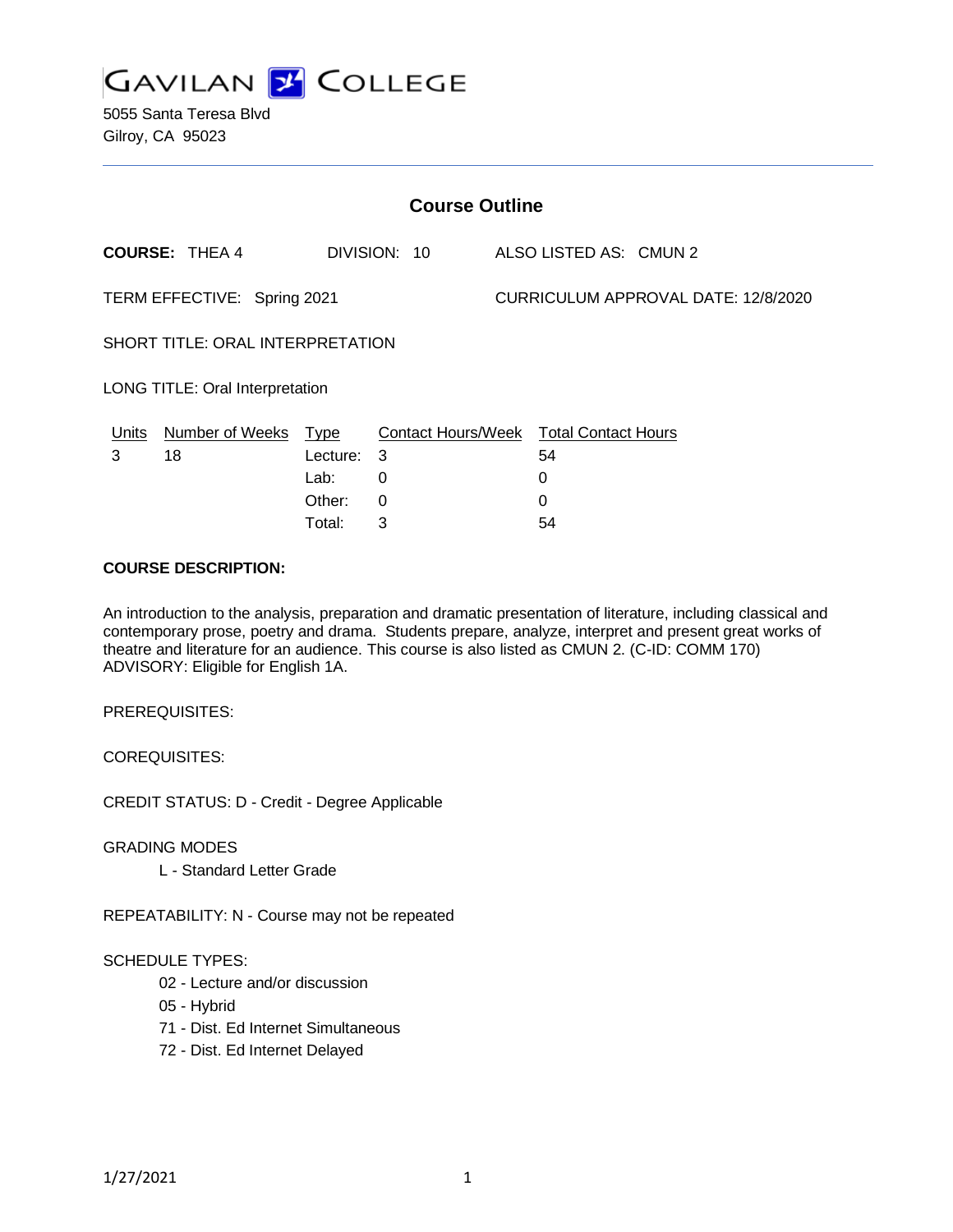### **STUDENT LEARNING OUTCOMES:**

1. Recognize what constitutes good literature for Oral Interpretation.

Measure of assessment: Class Discussion, Class Projects

Year assessed, or planned year of assessment:2018

Semester: Spring

Institution Outcome Map

1. Communication:

1.1 Students will communicate effectively in many different situations, involving diverse people and viewpoints.

1.2 Speaking: Students will speak in an understandable and organized fashion to explain their ideas, express their feelings, or support a conclusion.

1.3 Listening: Students will listen actively and respectfully to analyze the substance of others' comments.

1.4 Reading: Students will read effectively and analytically and will comprehend at the college level.

1.5 Writing: Students will write in an understandable and organized fashion to explain their ideas, express their feelings, or support a conclusion.

2. Cognition:

2.1 Students will think logically and critically in solving problems; explaining their conclusions; and evaluating, supporting, or critiquing the thinking of others.

2.2 Analysis and Synthesis: Students will understand and build upon complex issues and discover the connections and correlations among ideas to advance toward a valid independent conclusion.

2.3 Problem Solving: Students will identify and analyze real or potential problems and develop, evaluate, and test possible solutions, using the scientific method where appropriate.

2.4 Creative Thinking: Students will formulate ideas and concepts in addition to using those of others.

2.5 Quantitative Reasoning: Students will use college-level mathematical concepts and methods to understand, analyze, and explain issues in quantitative terms.

2.6 Transfer of Knowledge and Skills to a New Context: Students will apply their knowledge and skills to new and varied situations.

7. Content Specific:

2. Distinguish between various forms of literature .

Measure of assessment: Group Project, Oral Reports, Demonstration

Year assessed, or planned year of assessment:2018

Semester: Spring

Institution Outcome Map

2. Cognition:

2.1 Students will think logically and critically in solving problems; explaining their conclusions; and evaluating, supporting, or critiquing the thinking of others.

2.2 Analysis and Synthesis: Students will understand and build upon complex issues and discover the connections and correlations among ideas to advance toward a valid independent conclusion.

2.3 Problem Solving: Students will identify and analyze real or potential problems and develop, evaluate, and test possible solutions, using the scientific method where appropriate.

2.4 Creative Thinking: Students will formulate ideas and concepts in addition to using those of others.

2.5 Quantitative Reasoning: Students will use college-level mathematical concepts and methods to understand, analyze, and explain issues in quantitative terms.

2.6 Transfer of Knowledge and Skills to a New Context: Students will apply their knowledge and skills to new and varied situations.

5. Aesthetic Responsiveness:

5.1 Students will produce or respond to artistic and creative expression.

7. Content Specific:

3. Analyze and critique literature for the purpose of interpretation.

Measure of assessment: Written Exams, Papers

Year assessed, or planned year of assessment:2018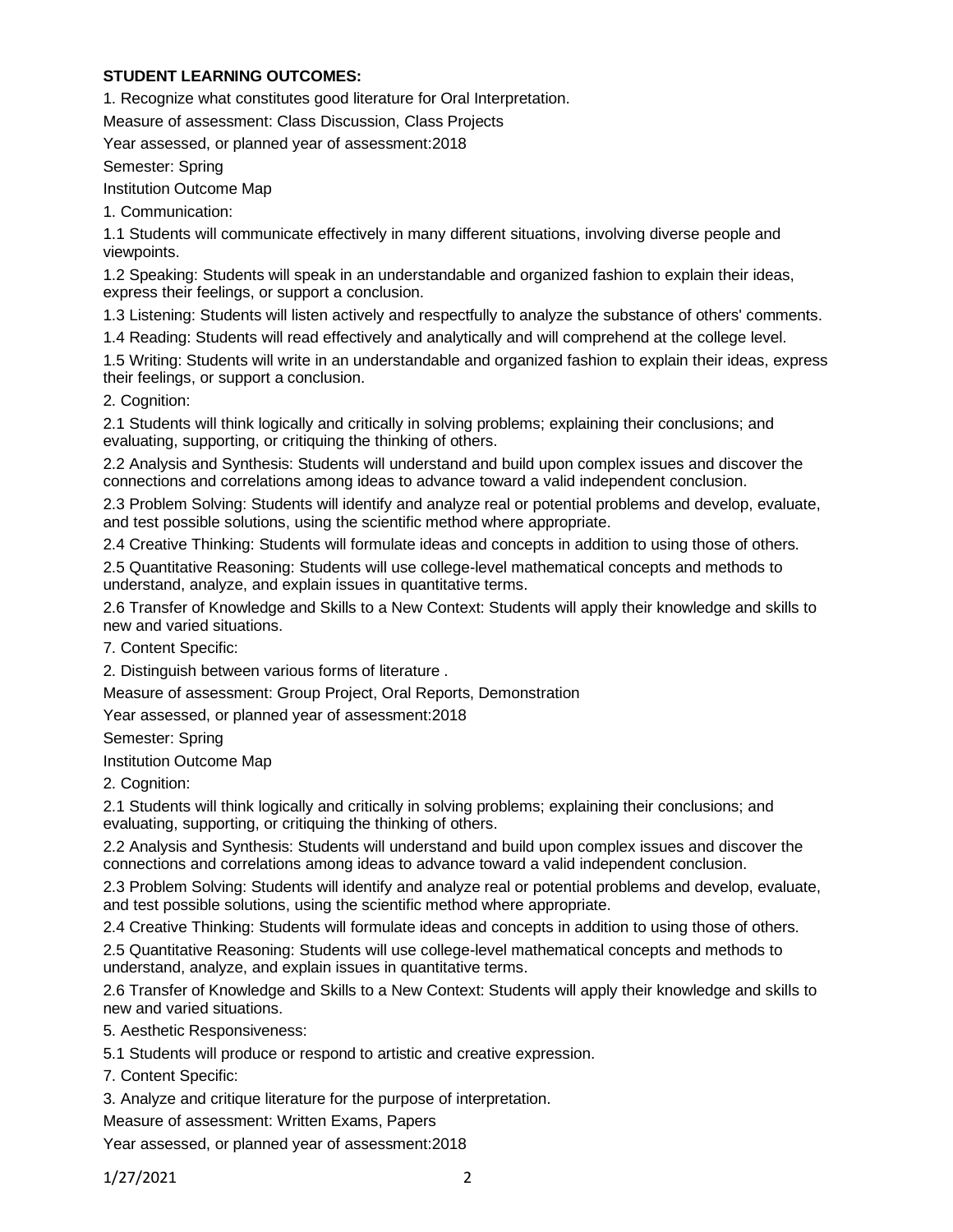## Semester: Spring

Institution Outcome Map

2. Cognition:

2.1 Students will think logically and critically in solving problems; explaining their conclusions; and evaluating, supporting, or critiquing the thinking of others.

2.2 Analysis and Synthesis: Students will understand and build upon complex issues and discover the connections and correlations among ideas to advance toward a valid independent conclusion.

2.3 Problem Solving: Students will identify and analyze real or potential problems and develop, evaluate, and test possible solutions, using the scientific method where appropriate.

2.4 Creative Thinking: Students will formulate ideas and concepts in addition to using those of others.

2.5 Quantitative Reasoning: Students will use college-level mathematical concepts and methods to understand, analyze, and explain issues in quantitative terms.

2.6 Transfer of Knowledge and Skills to a New Context: Students will apply their knowledge and skills to new and varied situations.

7. Content Specific:

4. Research and construct individual and/or group oral presentations for various audiences.

Measure of assessment: Class Presentations, Final

Year assessed, or planned year of assessment:2018

Semester: Spring

Institution Outcome Map

2. Cognition:

2.1 Students will think logically and critically in solving problems; explaining their conclusions; and evaluating, supporting, or critiquing the thinking of others.

2.2 Analysis and Synthesis: Students will understand and build upon complex issues and discover the connections and correlations among ideas to advance toward a valid independent conclusion.

2.3 Problem Solving: Students will identify and analyze real or potential problems and develop, evaluate, and test possible solutions, using the scientific method where appropriate.

2.4 Creative Thinking: Students will formulate ideas and concepts in addition to using those of others.

2.5 Quantitative Reasoning: Students will use college-level mathematical concepts and methods to understand, analyze, and explain issues in quantitative terms.

2.6 Transfer of Knowledge and Skills to a New Context: Students will apply their knowledge and skills to new and varied situations.

3. Information Competency:

3.1 Students will use printed materials, personal communication, observation, and electronic resources to find and evaluate information.

3.2 Research: Students will do research at a level that is necessary to achieve personal, professional, and educational success.

3.3 Technological Competency: Students will use technological applications to find, organize, and present information effectively.

5. Aesthetic Responsiveness:

5.1 Students will produce or respond to artistic and creative expression.

7. Content Specific:

5. Perform a variety of verbal and nonverbal skills to bring the literature to life and heighten the effectiveness of the performer's message.

Measure of assessment: Class Presentations, Final

Year assessed, or planned year of assessment:2018

Semester: Spring

Institution Outcome Map

1. Communication:

1.1 Students will communicate effectively in many different situations, involving diverse people and viewpoints.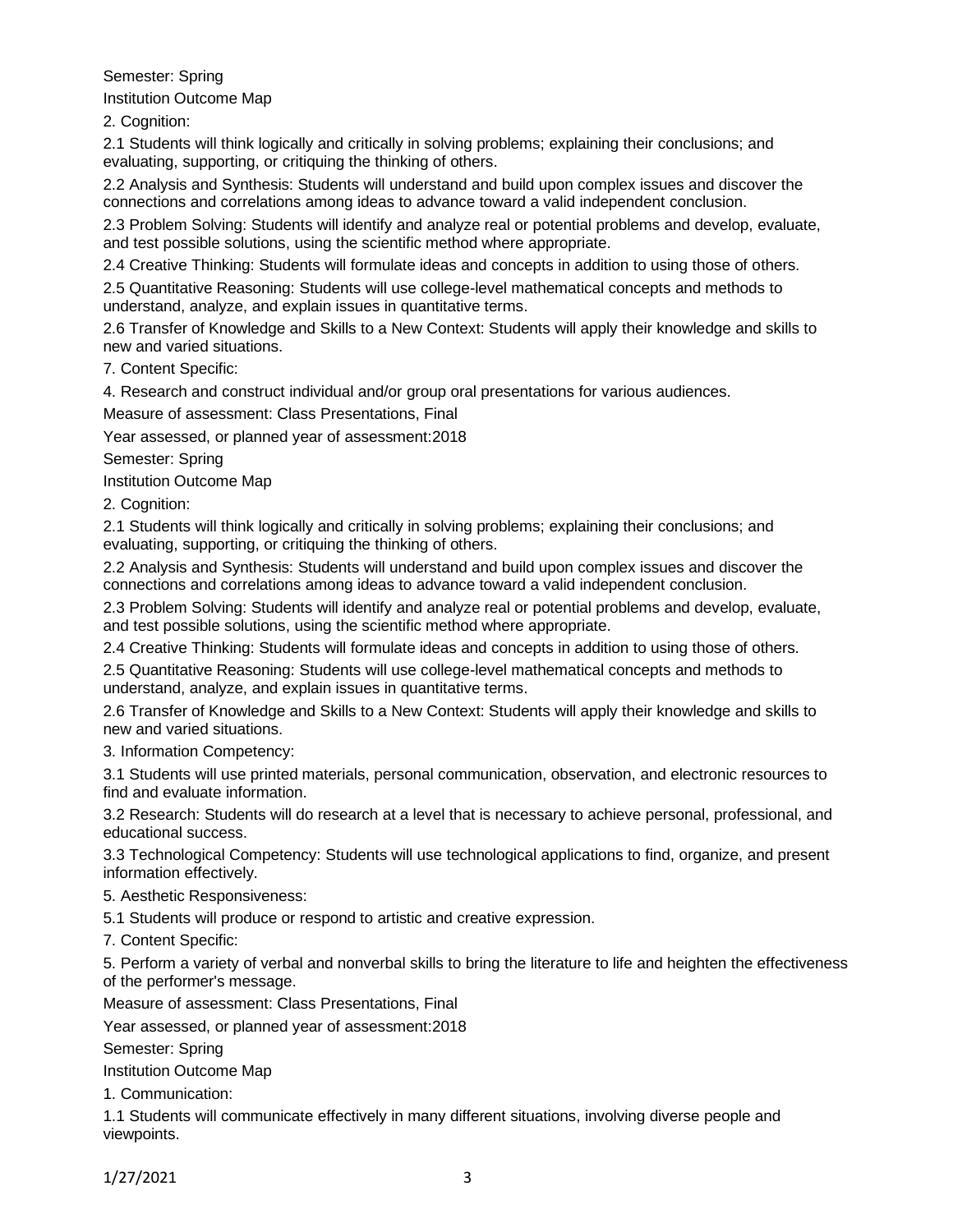1.2 Speaking: Students will speak in an understandable and organized fashion to explain their ideas, express their feelings, or support a conclusion.

1.3 Listening: Students will listen actively and respectfully to analyze the substance of others' comments.

1.4 Reading: Students will read effectively and analytically and will comprehend at the college level.

1.5 Writing: Students will write in an understandable and organized fashion to explain their ideas, express their feelings, or support a conclusion.

2. Cognition:

2.1 Students will think logically and critically in solving problems; explaining their conclusions; and evaluating, supporting, or critiquing the thinking of others.

2.2 Analysis and Synthesis: Students will understand and build upon complex issues and discover the connections and correlations among ideas to advance toward a valid independent conclusion.

2.3 Problem Solving: Students will identify and analyze real or potential problems and develop, evaluate, and test possible solutions, using the scientific method where appropriate.

2.4 Creative Thinking: Students will formulate ideas and concepts in addition to using those of others.

2.5 Quantitative Reasoning: Students will use college-level mathematical concepts and methods to understand, analyze, and explain issues in quantitative terms.

2.6 Transfer of Knowledge and Skills to a New Context: Students will apply their knowledge and skills to new and varied situations.

4. Social Interaction:

4.1 Students will interact with individuals and within groups with integrity and awareness of others' opinions, feelings and values.

4.2 Teamwork: Students will participate effectively in teams, committees, task forces, and in other group efforts to make decisions and seek consensus.

4.3 Effective Citizenship: Students will take personal responsibility for being informed, ethical and active citizens of their community, their nation, and their world.

6. Personal Development and Responsibility:

6.1 Students will develop individual responsibility, personal integrity, and respect for diverse people and cultures.

6.2 Self-management: Students will demonstrate habits of intellectual exploration, personal responsibility and physical well being.

6.3 Ethics and Values: Students will demonstrate an understanding of ethical issues that will enhance their capacity for making sound judgements and decisions.

6.4 Respect for Diverse People and Cultures: Students will respect and work with diverse people including those with different cultural and linguistic backgrounds and different abilities.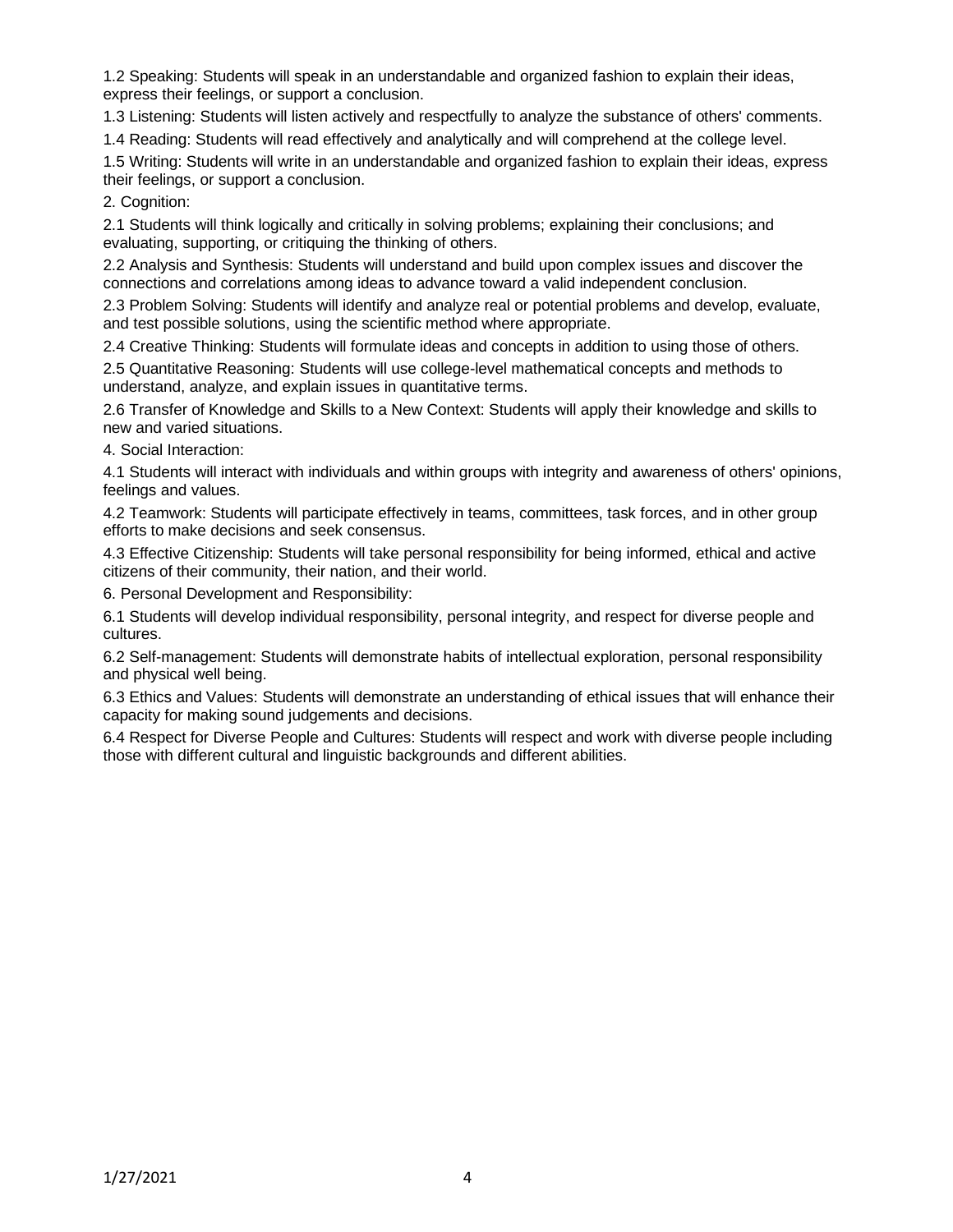### **CONTENT, STUDENT PERFORMANCE OBJECTIVES, OUT-OF-CLASS ASSIGNMENTS**

Curriculum Approval Date: 12/8/2020

**DE MODIFICATION ONLY**

6 Hours

Content: I. Nature, importance and ethics of Oral Interpretation:

Review Course Objective and Requirements. What is Oral Interpretation?

Introduction of basic methodologies and skills.

Student Performance Objectives: Explain Oral Interpretation. State its nature, importance, and ethics. 6 Hours

Content: II. Distinctions among reading, speaking, acting and interpretation:

Introduce and demonstrate different modes of presentation.

Workshop topic: Breathe and Pauses. Introduction to using proper breathing techniques for oral interpretation, including the use of pauses for emphasis and breathe.

Video: Oral Interpretation made easy

Student Performance Objectives: Describe the different modes of presentation. Demonstrate proper breathing techniques for oral interpretation.

6 Hours

Content: III. Structure of Dramatic Action:

Introduce dramatic action through selected readings.

Workshop topic: Developing an effective stage presence: stance and fidgeting. Workshop and exercises to learn to combat "fight or flight" impulse. Developing awareness of nervous ticks and fidgeting. Midterm I

Video: Conquering Communication Anxiety

Student Performance Objectives: Discuss and demonstrate how to develop an effective stage presence. 8 Hours

Content: IV. Methods of literary selection, analysis and cutting/editing:

Introduce editing/cutting as option for selection. Introduce basic analysis of texts.

Workshop topic: Library site visit with Librarian - looking for resources.

Student Performance Objectives: Explain the basic analysis of texts. Discuss cutting/editing.

6 Hours

Content: V. Verbal and Non-Verbal elements of performance:

Use of tone and emotion. Introduction to using tone and emotion to create character and convey the authors meaning.

Examine the use of accents and colloquial speech.

Student Performance Objectives: Identify and demonstrate the various verbal and non-verbal elements of performance.

6 Hours

Content: VI. Nature of and distinction between interpretation of prose, poetry and drama:

Looking at and selecting presentations from different literary sources.

Workshop topic: Rhythm and Meter. Introduction to the use of scansion to decipher meter in verse.

Workshops in scansion, poetry and Shakespeare's sonnets. Workshops on the use of meter in Prose. Midterm II

Student Performance Objectives: Discuss the nature of and distinction between interpretation of prose, poetry and drama.

Describe and demonstrate rhythm and meter as it relates to the class.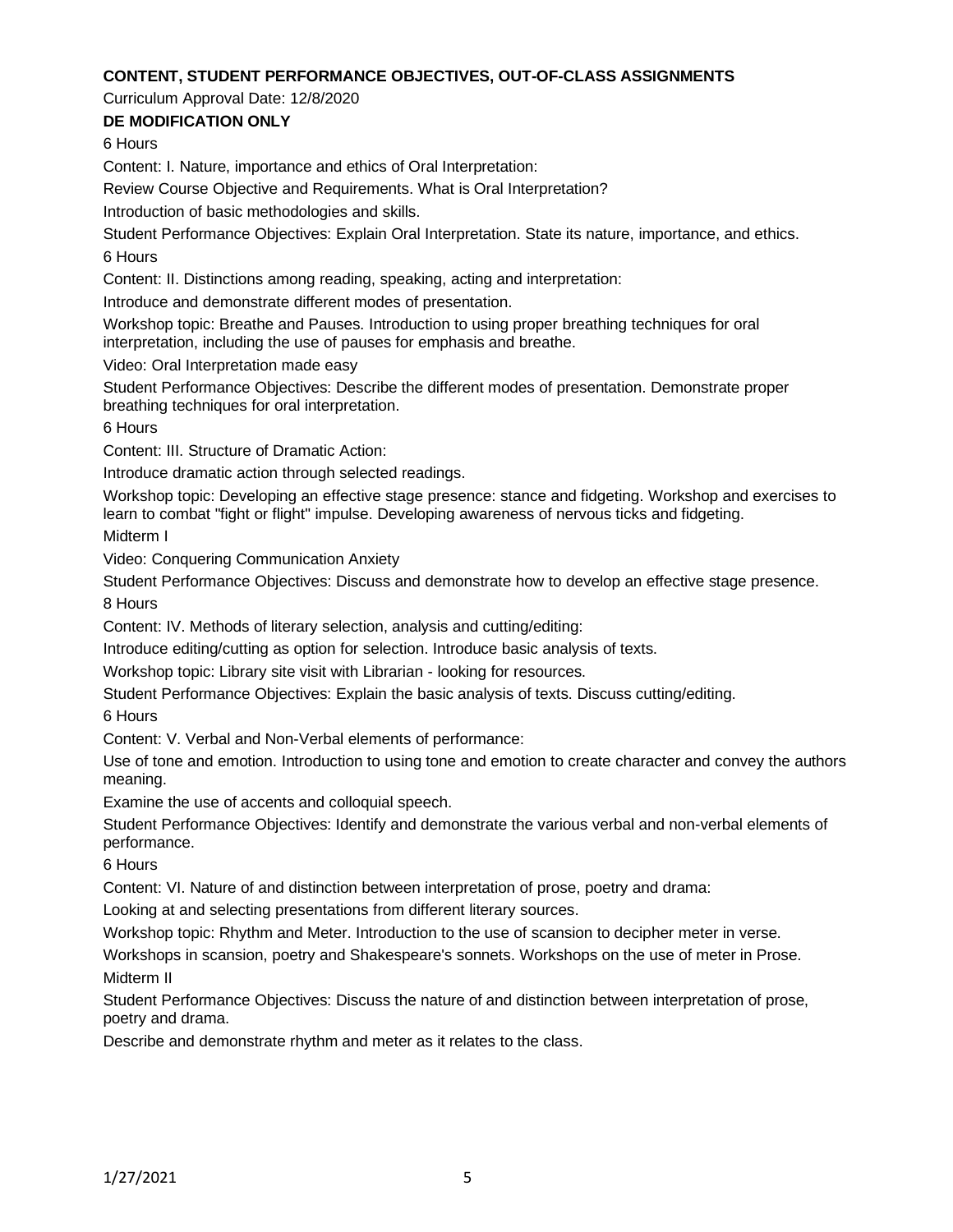# 4 Hours

Content: VII. Analysis of audience:

Looking at performing in different venues, different mediums.

Student Performance Objectives: State how you would analyze an audience. Discuss performing in different venues and with different audiences.

4 Hours

Content: VIII. Performance of literature:

Performing Literature and Reader's theatre

Workshop Topic: Finding the dramatic action within literary texts.

Video: Royal Shakespeare Company's production of Charles Dicken's Nicholas Nickelby.

Student Performance Objectives: Explain how to find the dramatic action within literary texts. Create a 3-4 minute dramatic/comedic presentation from Literary Sources.

6 Hours

Content: IX. Critical Listening and analysis of performance:

Preparing for the final project. Workshops and one-on-one sessions to help students prepare for final project.

Student Performance Objectives: Effectively prepare for the course final by synthesizing all of the skills acquired during the term.

2 Hours

Final

## **METHODS OF INSTRUCTION:**

Lecture and demonstration of the 5 main effective oral interpretation techniques and skills: breathe, stance and gesture, tone and emotion, inflection and stress, metre and rhythm. Under faculty mentor-ship, students rehearse and present individual and group projects to demonstrate mastery of each area. Lectures and workshops are also given to cultivate active listening skills and master providing positive and constructive feedback.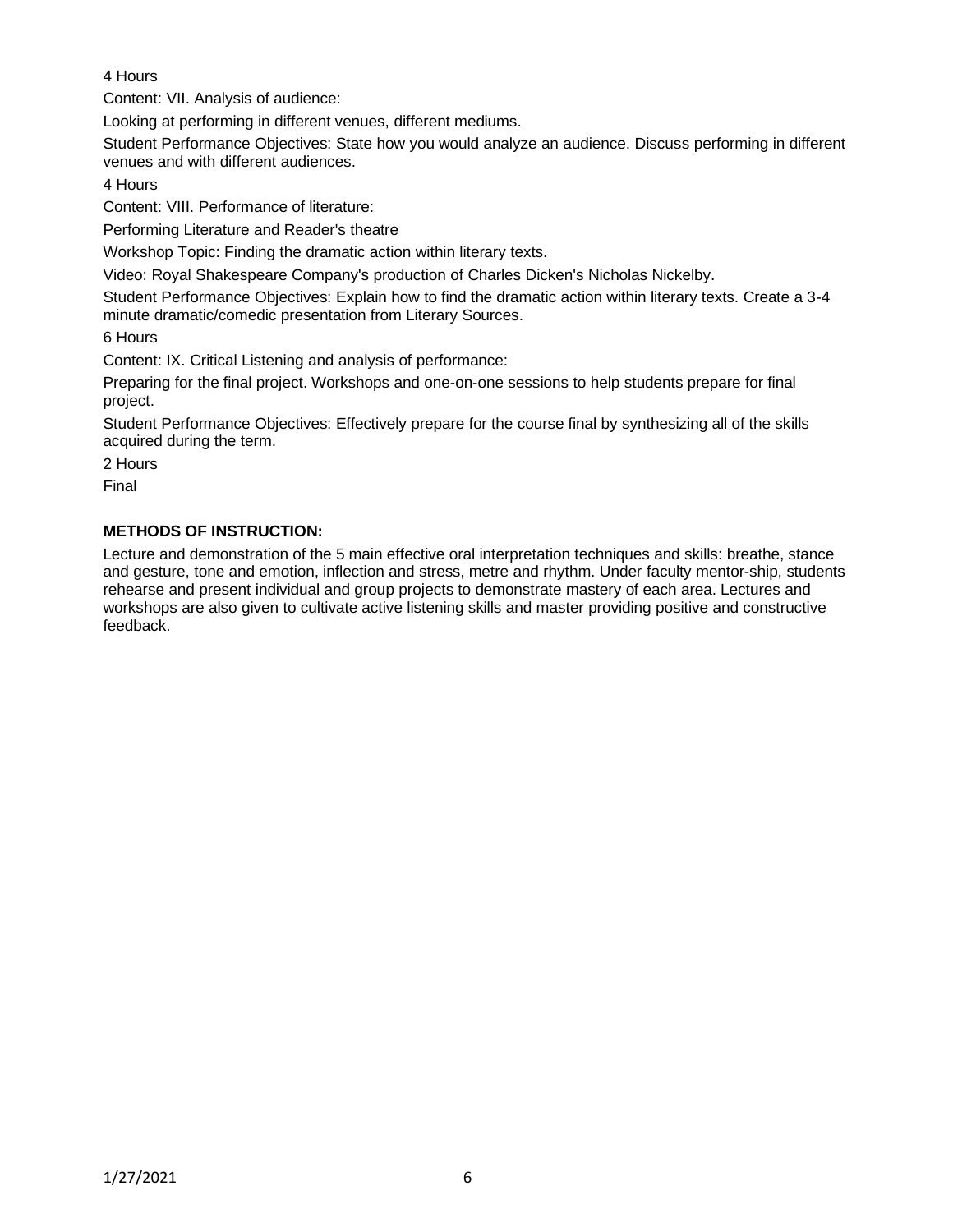### **OUT OF CLASS ASSIGNMENTS:**

Required Outside Hours: 12 Assignment Description: Writing assignment: Students write a 2-3 minute self-introduction which they present to class. Reading: Introduction and Chapter I. Required Outside Hours: 12 Assignment Description: Presentation assignment: Prepare a 2-3 minute presentation or reading of a current event article. Writing assignment: Response paper I. Reading: Chapter II and III Required Outside Hours: 12 Assignment Description: Presentation assignment: Dramatic Action using class readings. Reading Chapter IV and V. Required Outside Hours: 16 Assignment Description: Reading: Chapter VI Writing assignment: edit/splice exercise. Required Outside Hours: 12 Assignment Description: Presentation assignments 2 and 3. Writing assignment: Response paper II. Reading: Chapter VII Required Outside Hours: 12 Assignment Description: Presentation assignments: Presentation using drama or verse. Writing assignment: Response to class exercises and presentations Reading: Chapter VIII Required Outside Hours: 8 Assignment Description: Reading: Chapter IX & X Required Outside Hours: 8 Assignment Description: Performance assignment: Literature Presentation Writing assignment: Create 3-4 minute dramatic/comedic presentation from Literary Sources. Required Outside Hours: 16 Assignment Description: Assignments: Edit and prepare final 5 minute presentation. Writing Assignment: A 3-4 page final response paper including a personal evaluation of progress during the term.

### **METHODS OF EVALUATION:**

Writing assignments Percent of total grade: 20.00 % Percent range of total grade: 10% to 30% Written Homework, Other: Critiques. Problem-solving assignments Percent of total grade: 25.00 % Percent range of total grade: 20% to 30% Exams Skill demonstrations Percent of total grade: 20.00 % Percent range of total grade: 20% to 35% Class Performance/s Objective examinations Percent of total grade: 20.00 % Percent range of total grade: 20% to 35% Completion Other: Paragraph answers Other methods of evaluation Percent of total grade: 15.00 %